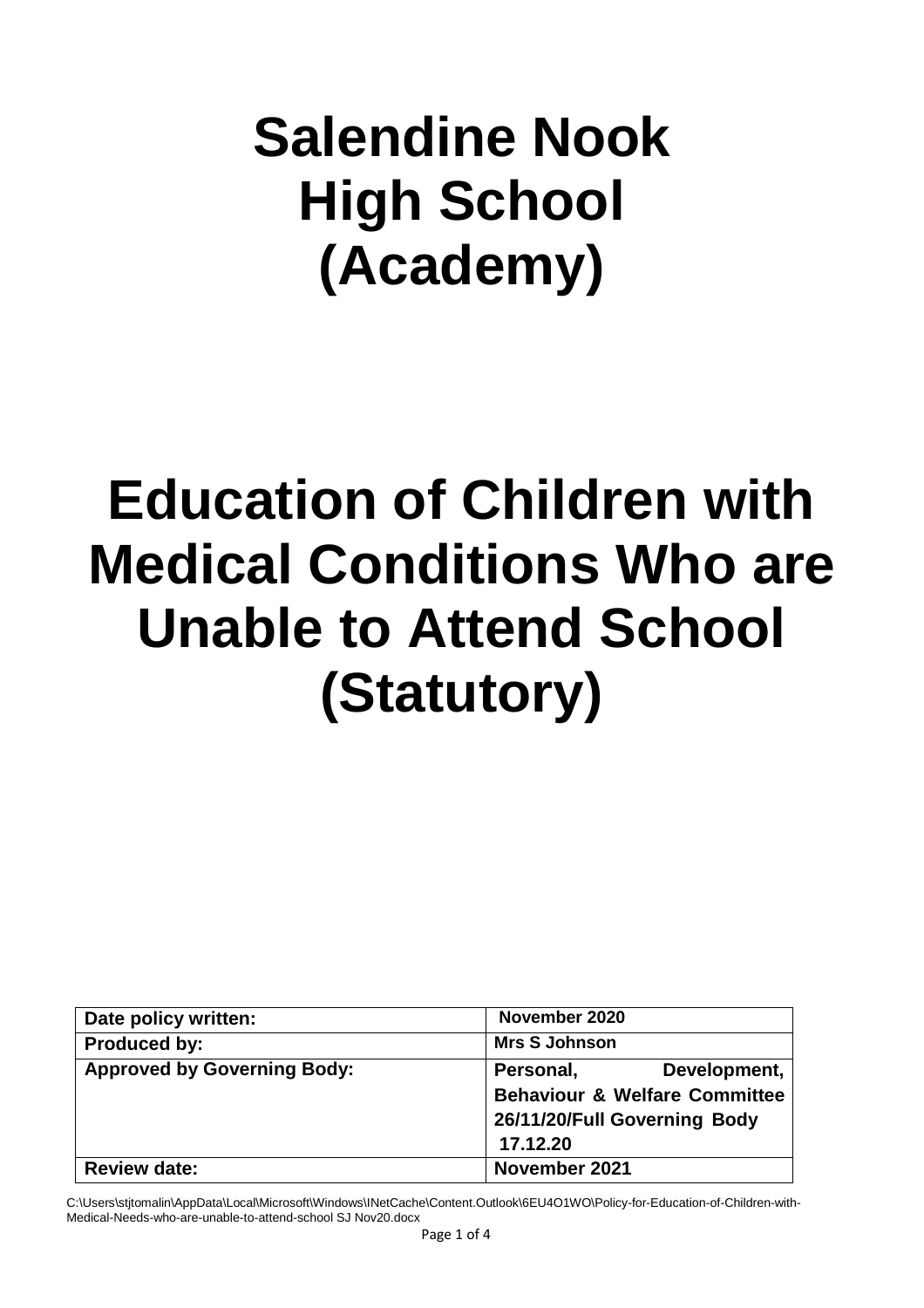## **1. Introduction**

Salendine Nook High School works in partnership with pupils, parents/carers, medical services, other professionals and education providers to enable children and young people with medical needs who are unable to attend school to receive education in a hospital setting or at home. SNHS will be proactive in promoting the education entitlement of pupils on roll and in securing effective provision.

This applies to pupils unable to attend school for reasons of sickness, injury or mental health needs where a medical practitioner considers that a child should or could not attend school.

This policy is based upon the statutory guidance for Local Authorities 'Ensuring a good education for children who cannot attend school because of health needs', January 2013. This comes under the category of 'education otherwise' when the child remains on the school roll and is educated temporarily is a hospital setting or through home tuition.

The principles underlying this policy are:

- SNHS recognises that children absent for medical reasons are entitled to continuity of education as far as their condition permits and acknowledges that it has a central role to play in securing and ensuring the continuity of education.
- The education provided shall be of high quality and as broad and balanced as possible such that reintegration is achievable as smoothly as possible.

#### **2. School's Responsibility**

Where a child is absent from school for medical reasons, the School will provide education tasks and resources for use at home when the child is well enough to engage in education.

Kirklees Council has the overall responsibility for the education of children with health and medical needs who cannot attend school. Ethos College therefore provides education for children who are unable to attend school because of physical health or mental health needs (KS1-4).

This service is accessed by a referral from SNHS and must be supported by medical advice from a consultant. Support is usually on a short term basis, with the child remaining dual registered with SNHS. The aim of this provision is, where possible, to support the pupil towards reintegration back into mainstream education when they are well enough. This is done at the earliest opportunity, working closely with school, the pupil, parents/carers and other professionals.

#### **Referrals can be made under the following criteria:**

- The pupil has an illness that will result in a 15+ day absence.
- The pupil has a potentially long-term illness or recurrent bouts of chronic illness.
- The pupil has complex mental health needs.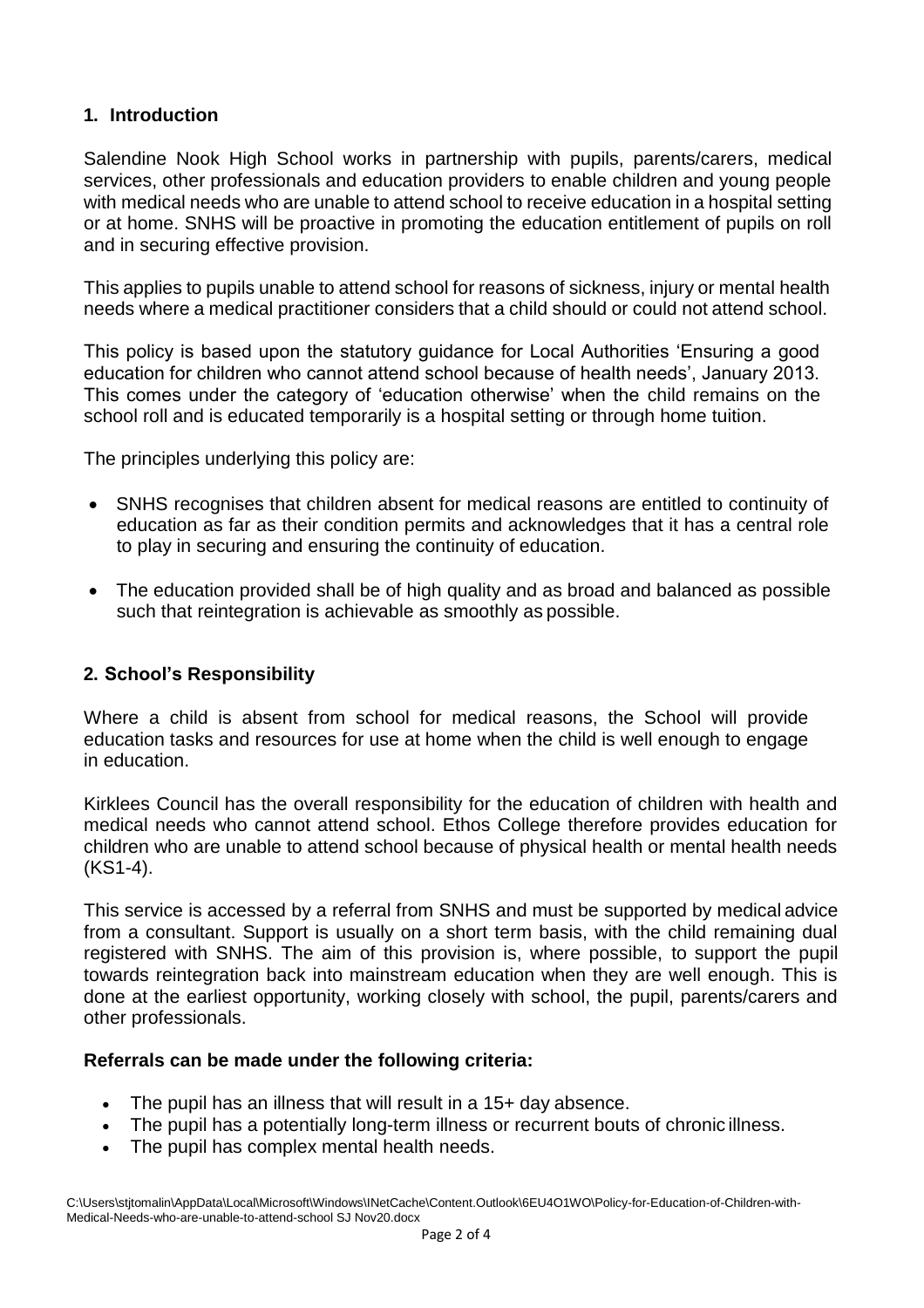Schools must make appropriate referrals to Ethos College for pupils unable to attend school due to health reasons where it is clear that the pupil will be away from school for 15 days or more, whether consecutive or cumulative. In these circumstances, parents/carers must take medical evidence into the school which confirms why the pupil is unable to attend school and states how long this is likely to be the case. Statutory guidance states that evidence must be such as that provided by a consultant, however, in order to avoid delays the Pupil Referral Service will accept evidence from a GP if the pupil is to be referred to a specialist clinician\*. GP only referrals will initially be considered as an interim referral in order for provision/support to continue, usual timescale 6 weeks. For further information on the **referrals process**, please contact Ethos College on **01924 469170** or via email: **[ethosoffice@eat.uk.com.](mailto:ethosoffice@eat.uk.com)**

\*Evidence from a consultant will still be required in this instance

Where a child is admitted to hospital, the School will liaise with the teaching service to inform them of the curriculum areas the pupil should be covering during their absence. Where possible, school will plan the educational programme of the pupil with the service provider, taking account (as appropriate) of the medical condition, treatment, effects of medication, therapeutic programmes provided and the duration of absence from school.

SNHS will aim to ensure maximum continuity of education of education for the pupil by providing:

- Medium term planning
- Programmes of study/schemes of work
- Appropriate resources
- Information relating to the pupil's ability, progress to date, assessment data and special educational needs.

Where practical, the School will host review meetings as the pupil remains on the school roll and is therefore the School's responsibility.

Where pupils have recurrent admissions or have a planned admission to hospital, the School will aim to provide a pack of work for the pupil to take into hospital with them.

SNHS will foster communication and sharing of best practice between teaching staff at the school and the staff providing the education otherwise.

## **3. Reintegration into the School**

The School will work with providers of education, doctors, educational psychologists, indeed all relevant professionals, the parents/carers and the pupil themselves to plan a gradual and sensitively orchestrated reintegration into school.

The School will ensure that the pupils and staff in the School who have maintained contact with the pupil who has been absent will play a significant role helping the pupil to settle back into school.

C:\Users\stjtomalin\AppData\Local\Microsoft\Windows\INetCache\Content.Outlook\6EU4O1WO\Policy-for-Education-of-Children-with-Medical-Needs-who-are-unable-to-attend-school SJ Nov20.docx The School will accept part-time attendance where pupils are medically unable to cope